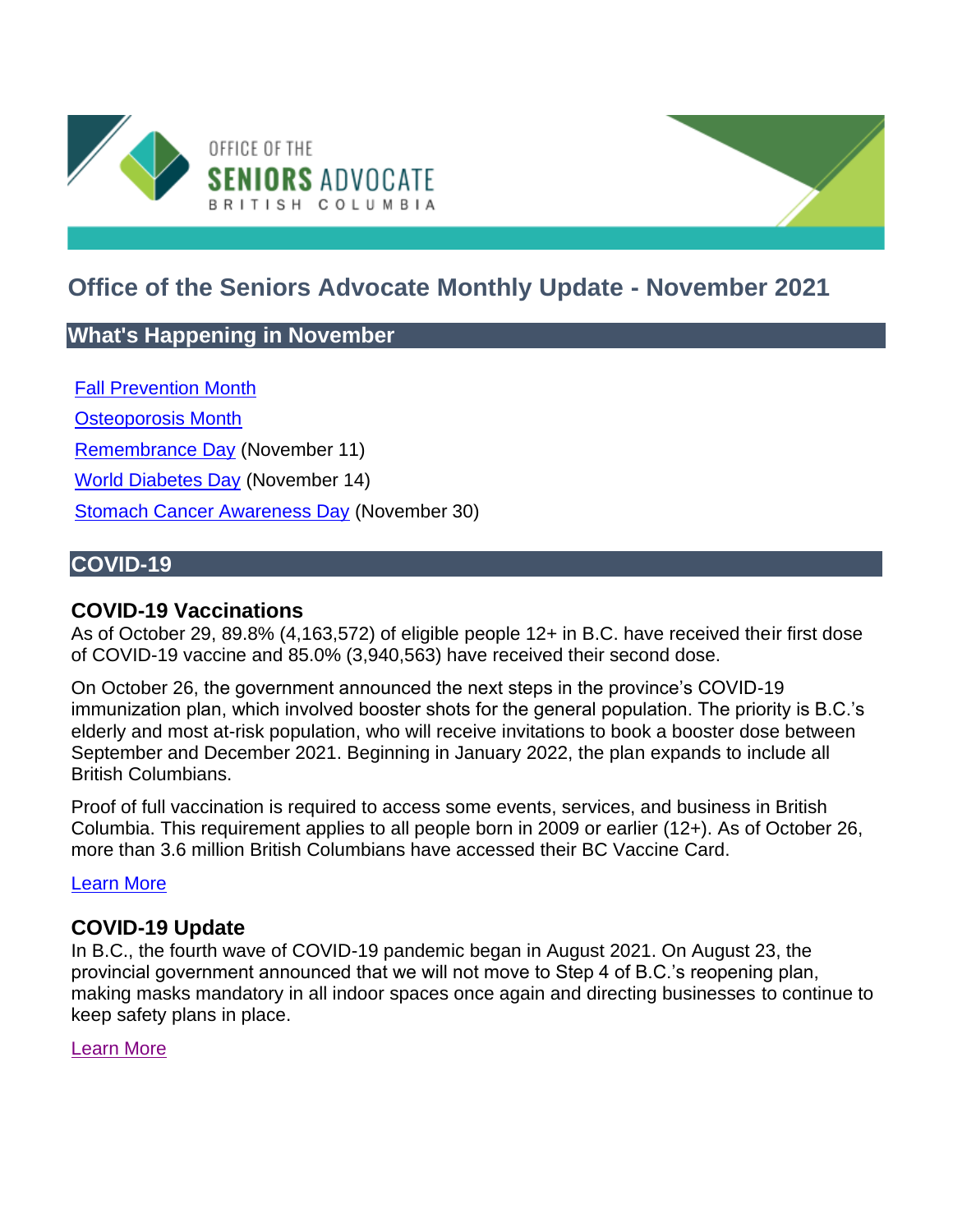### **Long-Term Care update**

As of October 27, 2021, there are 21 active COVID-19 outbreaks in long term care and assisted living. There are currently 424 active COVID-19 cases among residents and staff in these care homes.

### [Learn More](http://www.bccdc.ca/Health-Info-Site/Documents/COVID_sitrep/Weekly_COVID-19_Outbreak_Report_10272021.pdf)

# **Provincial News**

# **Statements from the Provincial Health Officer and Minister of Health**

The Provincial Health Officer and the Minister of Health release regular statements that can be accessed on the [BC Government News](https://news.gov.bc.ca/) website.

# **Long-term care worker vaccine mandate now in effect in B.C.**

(Daily Hive)

As of October 12, all long-term care workers are required to have at least one COVID-19 dose. Full immunization will be required by October 26.

#### [Learn More](https://dailyhive.com/vancouver/bc-covid-19-vaccines-staff-visitors-long-term-care)

# **Recent Announcements from the B.C. Government Impacting Seniors**

- Oct 5, 2021 [Sixteen affordable rental homes for seniors on Quadra Island](https://news.gov.bc.ca/releases/2021AG0147-001897)
- Oct 5, 2021 Province exploring redevelopment for seniors housing complex in Kamloops
- Oct 5, 2021 [Proof of vaccination for B.C. public service to increase workplace confidence,](https://news.gov.bc.ca/releases/2021FIN0055-001915)  [stop spread](https://news.gov.bc.ca/releases/2021FIN0055-001915)
- Oct 13, 2021 [New homes for seniors, families open in Valemount](https://news.gov.bc.ca/releases/2021AG0155-001965)
- Oct 15, 2021 [West Coast General Hospital emergency department expansion begins](https://news.gov.bc.ca/releases/2021HLTH0179-001975)
- Oct 18, 2021 [Parliamentary secretary's statement on Health Care Assistant Day](https://news.gov.bc.ca/releases/2021HLTH0181-001991)
- Oct 19, 2021 [Roll up your sleeves, B.C.: Influenza immunization prevents serious illness,](https://news.gov.bc.ca/releases/2021HLTH0062-001997)  [deaths](https://news.gov.bc.ca/releases/2021HLTH0062-001997)
- Oct 19, 2021 [COVID-19 capacity limits lifting as two-dose vaccine requirements begin](https://news.gov.bc.ca/releases/2021HLTH0184-001999)
- Oct 21, 2021 [B.C. launches first accredited PPE testing lab in Western Canada](https://news.gov.bc.ca/releases/2021HLTH0186-002010)
- Oct 26, 2021 [Provincewide booster dose is next step in COVID-19 immunization plan](https://news.gov.bc.ca/releases/2021HLTH0189-002044)

**National News**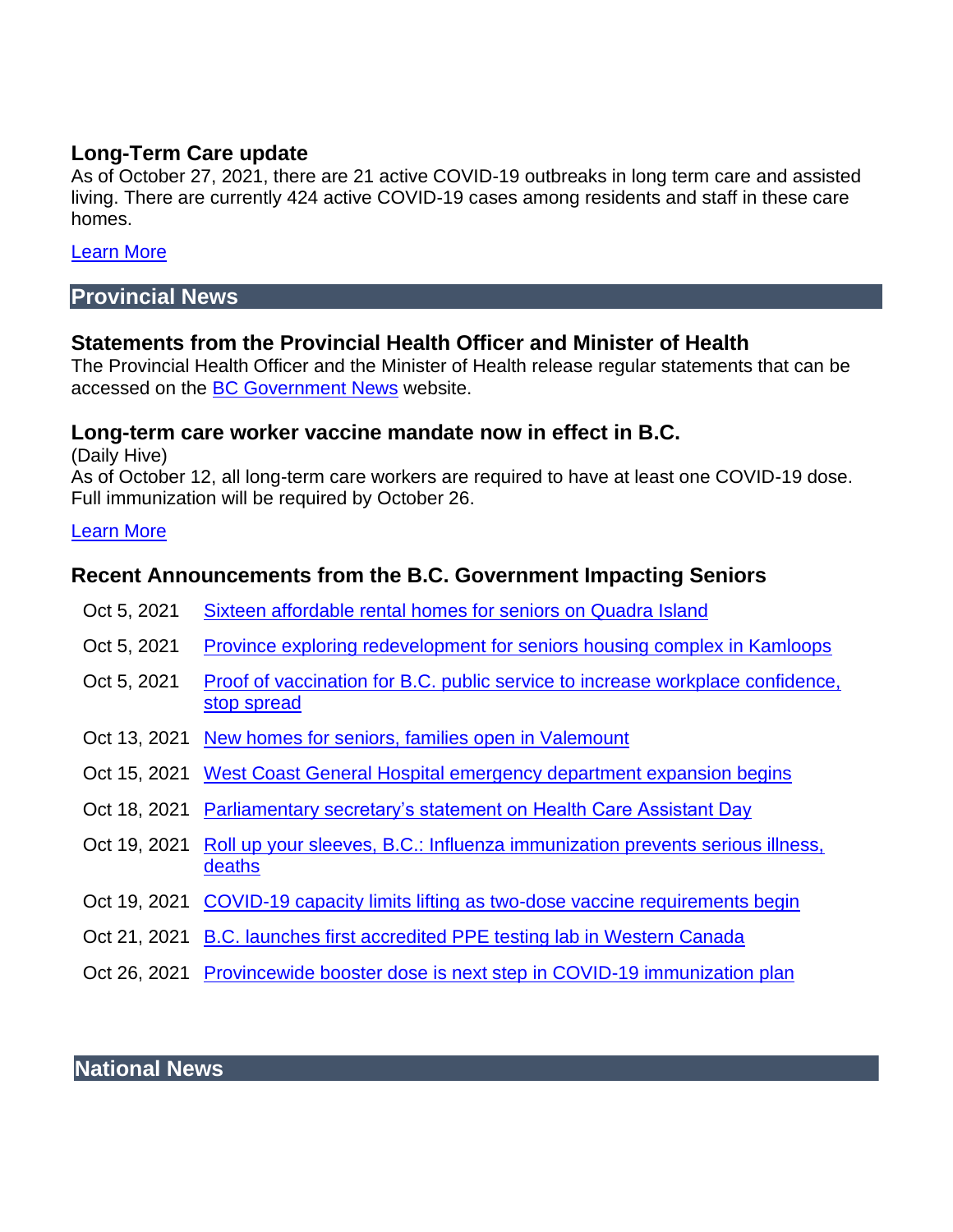# **Statements from the Chief Public Health Officer of Canada**

The Chief Public Health Officer of Canada releases regular statements that can be accessed on the [Government of Canada News w](https://www.canada.ca/en/news.html)ebsite.

### **New Minister of Seniors Announced**

On Tuesday, October 26, the Prime Minister Justin Trudeau announced the members of Cabinet following the fall election. Kamal Khera, the Member of Parliament for Brampton West, becomes Minister of Seniors.

#### [Learn More](https://pm.gc.ca/en/news/news-releases/2021/10/26/prime-minister-welcomes-new-cabinet)

### **Recent Announcements from the Federal Government Impacting Seniors**

- Oct 1, 2021 Statement by the Prime Minister on National Seniors Day
- Oct 7, 2021 [Beware of scams using false CBSA credentials](https://www.canada.ca/en/border-services-agency/news/2021/10/beware-of-scams-using-false-cbsa-credentials.html)
- Oct 14, 2021 Travel Advisory: REMINDER [Border measures remain in place for travellers](https://www.canada.ca/en/border-services-agency/news/2021/10/travel-advisory-reminder--border-measures-remain-in-place-for-travellers-entering-or-returning-to-canada.html)  [entering or returning to Canada](https://www.canada.ca/en/border-services-agency/news/2021/10/travel-advisory-reminder--border-measures-remain-in-place-for-travellers-entering-or-returning-to-canada.html)
- Oct 15, 2021 Statement from the Chief Public Health Officer of Canada
- Oct 20, 2021 [Affordable high-speed Internet for low-income seniors and families](https://www.canada.ca/en/innovation-science-economic-development/news/2021/08/affordable-high-speed-internet-for-low-income-seniors-and-families.html)

# **Seeking Your Opinion**

### **Help shape B.C.'s anti-racism data legislation**

B.C. is drafting anti-racism data legislation, so that the government can better identify existing gaps and create a more equitable province. The public consultation will help inform government about how to collect data in a way that is reflective of the needs and experiences of Indigenous, Black and people of colour (IBPOC) communities. The public engagement will run until November 30 and will be available in multiple languages.

### [Learn More](https://engage.gov.bc.ca/antiracism/data)

### **Patient Voice for osteoporosis therapies**

The Government of B.C. is working with Osteoporosis Canada, the BC Coalition of Osteoporosis Physicians, and Medicines Access Coalition – BC (MedAccessBC) to consult osteoporosis patients. The Patient Voice Survey provides patients, caregivers and advocacy groups to voice their concerns regarding osteoporosis therapies in BC and BC PharmaCare coverage. The Survey in is open until November 17, 2021.

[Learn More](https://www.bccop.org/) 

### **Recent Research**

# **Optimizing care for critically ill older adults**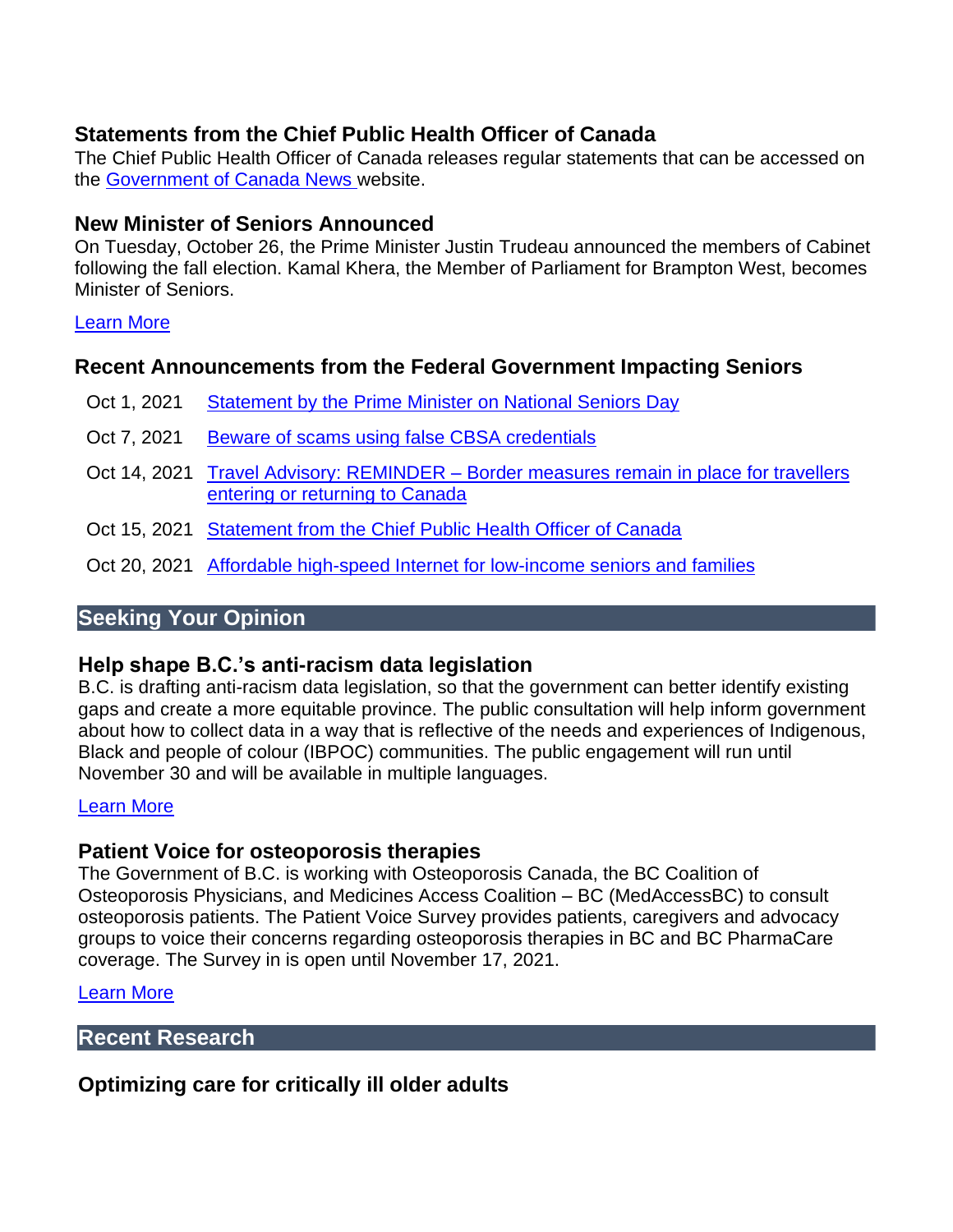#### (Canadian Medical Association Journal)

Older adults account for more than 50% of patients in ICUs in Canada. This article reviews best care practices for older adults in the ICU, with special consideration for multi-morbidity, frailty, and delirium.

### [Learn More](https://www.cmaj.ca/content/193/39/E1525)

#### **Routinely asking patients about income in primary care: a mixed-method study** (BJGP Open)

This case study looked at all adults admitted to Jewish General Hospital in Montreal with diagnosed COVID-19 from March to August 2020. The mortality rate was higher among patients living in residential care facilities and risk of death increased with age, being male, and presence of four or more simultaneous medical conditions.

#### [Learn More](https://bjgpopen.org/content/early/2021/10/19/BJGPO.2021.0090.abstract)

# **The Case of a Zoom and WhatsApp Mental Health Intervention for Seniors during the COVID-19 Pandemic**

#### (Health Communication)

This paper discusses Zoom and WhatsApp digital group interventions conducted during the first wave of the pandemic to promote community-dwelling seniors mental health. The authors discuss both the technology and intervention goals.

#### [Learn More](https://www.tandfonline.com/doi/full/10.1080/10410236.2021.1956071?scroll=top&needAccess=true)

#### **Under Reporting of Abuse of Older Adults in the Canadian Prairie Province** (SAGE)

This paper discusses qualitative findings across three Prairie provinces in Canada. Interview data was collected older adults' histories of abuse. Findings are reported on recognizing abuse, barriers to disclosure and facilitators of reporting.

#### [Learn More](https://journals.sagepub.com/doi/10.1177/21582440211053256)

# **The COVID-19 pandemic as experienced by the spouses of home-dwelling people with dementia – a qualitative study**

(BMC Geriatrics)

This paper presents telephone interviews from 17 spouses of people with dementia, reporting on their experiences during the pandemic in Norway. The constant changes in daily life and uncertainty had impacts on health and well-being. However, there was also discussion of positive activities and accessible services.

#### [Learn More](https://link.springer.com/article/10.1186/s12877-021-02551-w)

# **Involvement, worries and loneliness of family caregivers of people with dementia during the COVID-19 visitor ban in long-term care facilities** (Geriatric Nursing)